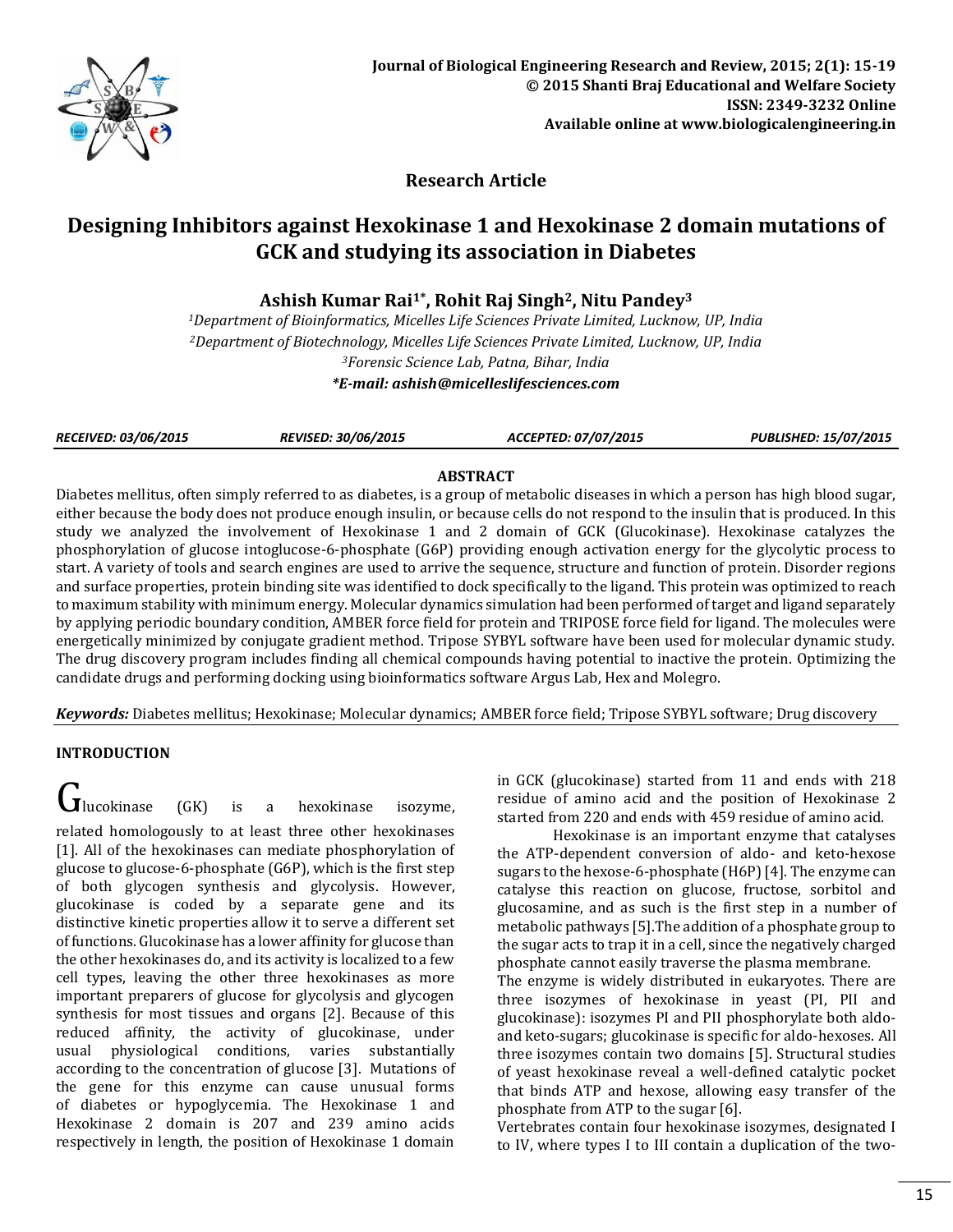domain yeast-type hexokinases. Both the N- and C-terminal halves bind hexose and H6P, though in types I and III only the C-terminal half supports catalysis, while both halves support catalysis in type II. The N-terminal half is the regulatory region. Type IV hexokinase is similar to the yeast enzyme in containing only the two domains, and is sometimes incorrectly referred to as glucokinase. The different vertebrate isozymes differ in their catalysis, localisation and regulation, thereby contributing to the different patterns of glucose metabolism in different tissues [7].

Whereas types I to III can phosphorylate a variety of hexose sugars and are inhibited by glucose-6-phosphate (G6P), type IV is specific for glucose and shows no G6P inhibition. Type I enzyme may have a catabolic function, producing H6P for energy production in glycolysis; it is bound to the mitochondrial membrane, which enables the coordination of glycolysis with the TCA cycle. Types II and III enzyme may have anabolic functions, providing H6P for glycogen or lipid synthesis. Type IV enzyme is found in the liver and pancreatic beta-cells, where it is controlled by insulin (activation) and glucagon (inhibition). In pancreatic beta-cells, type IV enzyme acts as a glucose sensor to modify insulin secretion. Mutations in type IV hexokinase have been associated with diabetes mellitus.

In our work we predict the tertiary structure of the protein (Glucokinase) and found the fold recognition that is functional region of the protein, next we found the disorder region in the domain which is responsible for disease, by tools (RONN, Disopred, DisEMBL, GLOBPLOT 2) and search for the binding site by (Q site finder, pocket finder, castp) to bind the drug compound at particular amino acid by docking software's like (Argus lab, Hex and Molegro virtual docker). In this report we identify a single amino acid which lies in the in Hexokinase domain range which have mutation, by this we can say that this amino acid is responsible for unusual forms of [diabetes](http://en.wikipedia.org/wiki/Diabetes_mellitus) o[r hypoglycemia..](http://en.wikipedia.org/wiki/Hypoglycemia)

# **MATERIALS AND METHOD**

## **Disorder prediction**

Disorder region in the protein sequence were predicted by the tools of bioinformatics like (RONN, Disopred, DisEMBL, and GLOBPLOT 2). Which show the disorder or mutational region in the protein sequences [8,9,10,11].

## **Binding site and Active site identification**

The binding site or active site identification is the method of finding the site where the ligand binds, for binding site prediction we used Q site finder, pocket finder, and Castp and tools by which we select the best binding site for the drug. [12,13,14]

## **Energy Minimization**

Energy minimization was carried out of both receptor and ligand molecule. Energy minimization was done by using AMBER force field and applying steepest descent method to get the optimal energy of the molecules. The energy minimization of ligand was done by using Tripos force field.  $[15]$ 

#### **Docking**

Docking is a method which predicts the preferred orientation of one molecule to a record when bound to each other to form stable complex knowledge of the preferred orientations in turn may be used to predict the binding strength of association or binding affinity between two molecules. Docking is frequently used to predict the binding orientations of small molecules drug candidates to protein targets in order to in turn predict the affinity and activity of the small molecule. The receiving molecule that primarily binds to a small molecule or another protein or a nucleic acid called receptor. A molecule that forms the complementary partner in the docking process called ligand, we used several software for docking i.e. Arguslab, molegro, Hex. [16,17]

## **RESULTS AND DISCUSSION**

## **Sequence retrieval**

The protein sequence was retrieve from the GeneCard by selecting the sequences from whole involved sequences in the diabetes mellitus disease these sequences are screened and we found the sequence which is playing the major role in disease i.e. GCK.

#### **Domain Analysis**

Domain identification was done by using bioinformatics database (SMART) and found Hexokinase 1 and Hexokinase 2 domain which is 207 and 239 amino acid respectively residues long, the position of Hexokinase 1 domain in GCK (glucokinase) started from 11 and ends with 218 residue of amino acid and the position of Hexokinase 2 started from 220 and ends with 459 residue of amino acid.

# **Disorder Prediction**

Disorder prediction in the protein was done by the tools (RONN, Disopred, DisEMBL, and GLOBPLOT 2). The results show the major disorder region in the protein sequence, the disorder region which lies in the domain range were selected for docking the candidate drug.

**RONN** is the the bio-basis function neural network technique applied to the detection of natively disordered regions in proteins. After using RONN we found a graph (Figure 1) in which we found the higher peak of disorder region in the protein sequence at 55 amino acid residue which is lies between the domain ranges.



**Figure: 1 Higher peak of disorder region in the protein sequence at 55 amino acid residue.**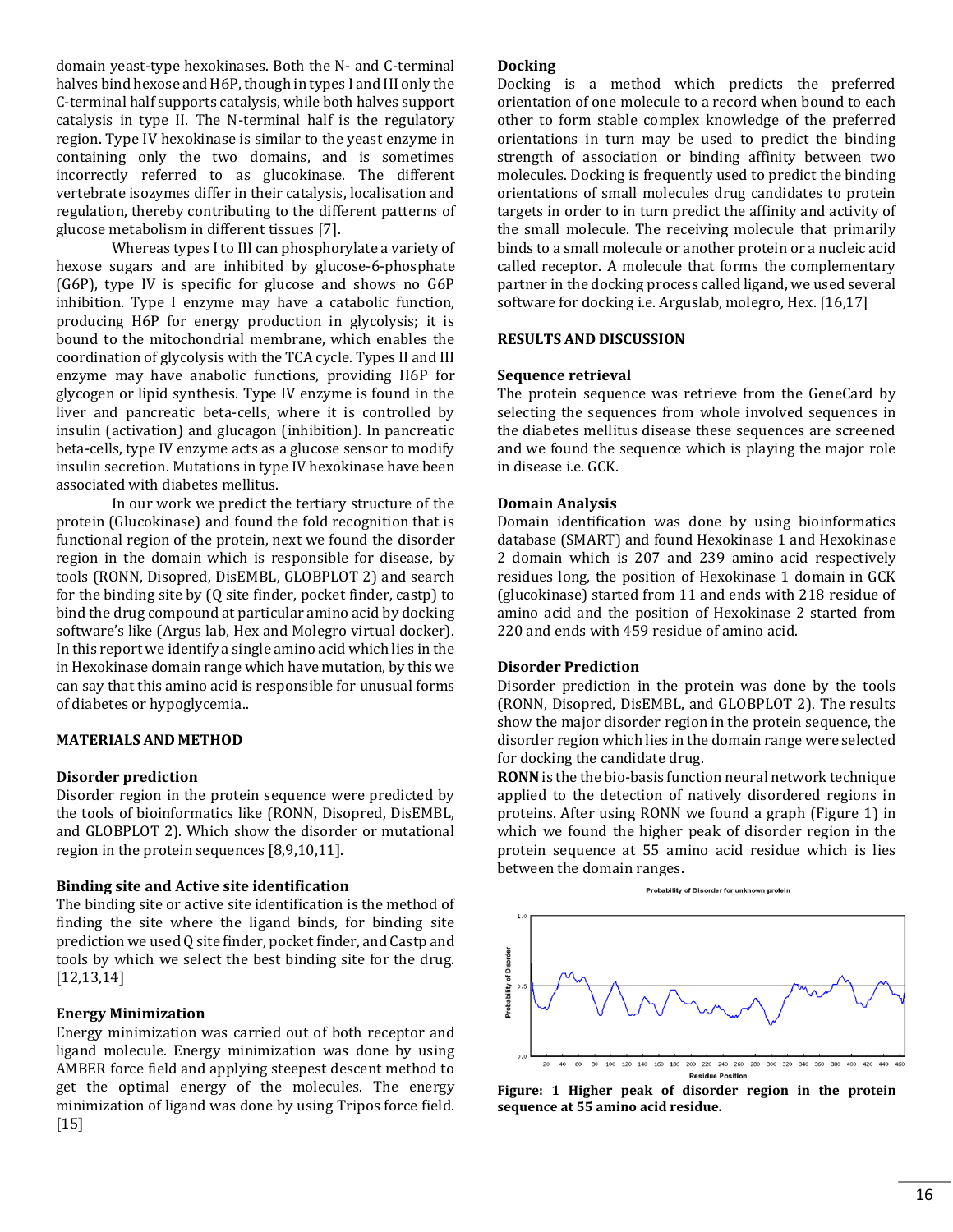**DisEMBL** is a public web server for predicting disorder in proteins. After using DisEMBL we found a graph (Figure 2) in which we see the higher peak of disorder region in the protein sequence which is lies between the domain ranges.



**Figure: 2 Higher peak which comes in domain range (region has higher disorder in the protein sequence)**

**Disopred** tool is used for finding the disordered region in the protein sequence. Figure 3 represent a graph between sequence number and disorder probability. In this graph we found that higher peak of disorder region in the protein sequence which lies between domain ranges.



**Figure: 3 Higher peak of disorder region in the protein sequence.**

## **Binding site and Active site identification**

The binding site and active site identification is the method of finding the site where the ligand binds. Using bioinformatics tools and approach we found the site which is good for ligand to bind and it comes in the domain region which concludes that the mutation in that site is responsible for diabetes mellitus, Q site finder, pocket finder tools are used for this approach. All three tools identified the same binding site SER (Serine) in the protein sequence. This amino acid residue is targeted with the drug compound to cure mutation.

## **Energy minimization of target**

Energy minimization was carried out by using sybyl software. AMBER force filed was applied and energy minimization was done by steepest descent method. Energy breakdown of the initial energy calculation of receptor

molecule presented in Table 1 and energy breakdown of the optimized energy of receptor presented in Table 2.

#### **Table 1. Initial energy of the target**

| <b>Bond Stretching Energy</b> | 675.842 kcals/mol       |
|-------------------------------|-------------------------|
| Angle Bending Energy          | 705.787 kcals/mol       |
| <b>Torsional Energy</b>       | 462.129 kcals/mol       |
| Out of Plane Bending Energy   | 26.738 kcals/mol        |
| 1-4 van der Waals Energy      | $-149.226$ kcals/mol    |
| van der Waals Energy          | -2235.695 kcals/mol     |
| 1-4 Electrostatic Energy      | 45874940.417 kcals/mol  |
| <b>Electrostatic Energy</b>   | 785546300.221 kcals/mol |
| <b>Total Energy</b>           | 831420726.214 kcals/mol |

#### **Table 2. Optimized energy of receptor**

| <b>Bond Stretching Energy</b> | 266.42 kcals/mol      |
|-------------------------------|-----------------------|
| Angle Bending Energy          | 75.787 kcals/mol      |
| <b>Torsional Energy</b>       | 162.129 kcals/mol     |
| Out of Plane Bending Energy   | 26.17 kcals/mol       |
| 1-4 van der Waals Energy      | $-95.206$ kcals/mol   |
| van der Waals Energy          | $-2235.695$ kcals/mol |
| 1-4 Electrostatic Energy      | 2040.417 kcals/mol    |
| Electrostatic Energy          | 6300.221 kcals/mol    |
| <b>Total Energy</b>           | -10726.784 kcals/mol  |

Tripose force field is used for ligand energy optimization. Energy breakdown of the initial energy of the ligand molecule listed in Table 3 and optimized energy of the ligand presented in Table 4.

## **Table 3. Initial Energy of the Ligand Molecule.**

| <b>Bond Stretching Energy</b> | $16.605$ kcals/mol    |
|-------------------------------|-----------------------|
| Angle Bending Energy          | 239.857 kcals/mol     |
| <b>Torsional Energy</b>       | 0.526 kcals/mol       |
| Out of Plane Bending Energy   | 0.000 kcals/mol       |
| 1-4 van der Waals Energy      | 4901689.943 kcals/mol |
| van der Waals Energy          | 28.747 kcals/mol      |
| 1-4 Electrostatic Energy      | 0.000 kcals/mol       |
| Electrostatic Energy          | 0.000 kcals/mol       |
| <b>Total Energy</b>           | 4901975.678 kcals/mol |
|                               |                       |

#### **Table 4. Optimized energy of the ligand.**

| <b>Bond Stretching Energy</b> | 0.412 kcals/mol    |
|-------------------------------|--------------------|
| Angle Bending Energy          | 120.822 kcals/mol  |
| <b>Torsional Energy</b>       | 0.323 kcals/mol    |
| Out of Plane Bending Energy   | 0.000 kcals/mol    |
| 1-4 van der Waals Energy      | $-0.107$ kcals/mol |
| van der Waals Energy          | $-0.067$ kcals/mol |
| 1-4 Electrostatic Energy      | 0.000 kcals/mol    |
| Electrostatic Energy          | 0.000 kcals/mol    |
| <b>Total Energy</b>           | 121.384 kcals/mol  |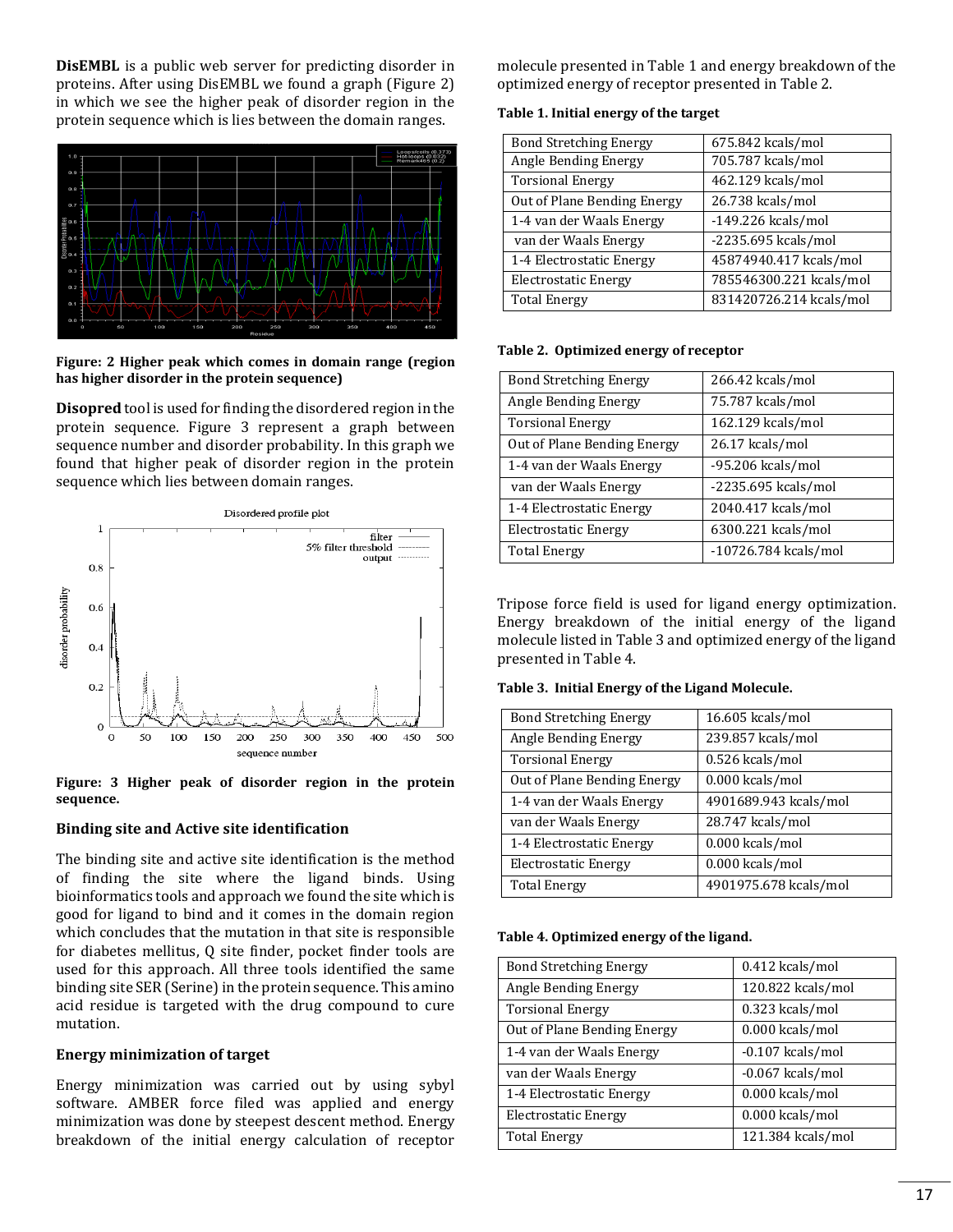# **Docking**

Docking is a method which predicts the preferred orientation of one molecule to a second when bound to each other to form a stable complex, Applying different approaches and software of bioinformatics like (Argus lab, HEX, Molegro Virtual docker) we use to dock the inhibitor compounds to the protein binding site where the compound binds properly and show the result. Figure 4 shows the hex docking result in which we found Etotal, Eshape and E force value of Isoamile nitrite which is -139.44(kcal/mole), - 139.44 and 0.00 respectively.



**Fig 4. Hydrogen bond interaction and Etotal, Eshape, Eforce.**

Figure 5 shows the hydrogen bond interaction and short contacts between ligand and the target, involving the interaction between the amino acids, which gives Mol doc Score of Isoamile nitrite is -47.2898.



**Figure: 5 Hydrogen bond interaction and short contacts between ligand and the target.**

After dock the ligand with receptor using Argus lab software we found the docking energy of isoamile nitrile is -6.90901.

## **CONCLUSION**

In our study we see that the Hexokinase 1 and Hexokinase 2 domain which lie in GCK protein is responsible for proteins control, mediate phosphorylation of glucose to glucose-6 phosphate (G6P), which is the first step of both [glycogen](http://en.wikipedia.org/wiki/Glycogen) synthesis and [glycolysis.](http://en.wikipedia.org/wiki/Glycolysis) Here we identified the mutational region in the protein sequence. Further we

find the binding region, the region to which our drug bind and found the single amino acid Serine (SER) which is at 55 position in protein sequence. While docking we target the domain mutational region in which the amino acid SER is present to that we bind the drug and observed that the drug Isoamyl nitrite has good hydrophobic effect based on LogP value which bind with target sequence showing the less energy, this show that the drug is best to correct the disorder in the protein sequence, the docking result were identified by different docking software like Argus lab, molegro, Hex. Finally we conclude that the drug is showing the higher binding affinity between the ligand and protein so we can say that this drug is best to correct the mutation and therefore **Isoamyl nitrite** (Figure 6) **(**CID: CHEBI: 2691, Molecular weight: 117.148) can be used in future as a diabetes drug.



**Figure: 6 Isoamyl nitrite**

#### **ACKNOWLEDGEMENT**

We wish to express our heartfelt gratitude to the team of Micelles Life Sciences, for rendering their valuable support.

#### **REFERENCES**

- 1. Kawai S., Mukai T., Mori S., MIkami B. and Murata K., Hypothesis: structures, evolution, and ancestor of glucose kinases in the hexokinase family, *J. Biosci. Bioeng.* 2005, 99(4), 320-330.
- 2. Liu S, Ammirati MJ, Song X, Knafels JD, Zhang J, Greasley SE, Pfefferkorn JA, Qiu X., [Insights into mechanism](http://www.ncbi.nlm.nih.gov/pubmed/22298776)  of glucokinase [activation: observation of multiple](http://www.ncbi.nlm.nih.gov/pubmed/22298776)  [distinct protein conformations.](http://www.ncbi.nlm.nih.gov/pubmed/22298776) J Biol Chem. 2012, 287(17):13598-610.doi:10.1074/jbc.M111.274126.
- 3. Iynedjian P.B[.,"Molecular physiology of mammalian](http://www.ncbi.nlm.nih.gov/pmc/articles/PMC2780631)  [glucokinase",](http://www.ncbi.nlm.nih.gov/pmc/articles/PMC2780631) *Cell. Mol. Life Sci.*, 2009, 66**(**1), 27–42.
- 4. [Chambers JW,](http://www.ncbi.nlm.nih.gov/pubmed/?term=Chambers%20JW%5BAuthor%5D&cauthor=true&cauthor_uid=17996732) [Morris MT,](http://www.ncbi.nlm.nih.gov/pubmed/?term=Morris%20MT%5BAuthor%5D&cauthor=true&cauthor_uid=17996732) [Smith KS,](http://www.ncbi.nlm.nih.gov/pubmed/?term=Smith%20KS%5BAuthor%5D&cauthor=true&cauthor_uid=17996732) [Morris JC.,](http://www.ncbi.nlm.nih.gov/pubmed/?term=Morris%20JC%5BAuthor%5D&cauthor=true&cauthor_uid=17996732) Residues in an ATP binding domain influence sugar binding in a trypanosome hexokinase. [Biochem Biophys Res](http://www.ncbi.nlm.nih.gov/pubmed/17996732)  [Commun.](http://www.ncbi.nlm.nih.gov/pubmed/17996732) 2008, 365(3):420-5.
- 5. Griffin L.D., Gelb B.D., Wheeler D.A., Davison D., Adams V., McCabe E.R., Mammalian hexokinase 1: evolutionary conservation and structure to function analysis, [Genomics,](http://www.ncbi.nlm.nih.gov/pubmed/1783373) 1991, 11(4), 1014-1024.
- 6. [Kuser](http://www.ncbi.nlm.nih.gov/pubmed?term=Kuser%20PR%5BAuthor%5D&cauthor=true&cauthor_uid=10749890) P.R., Krauchenco S., Antunes O.A, Polikarpov I., The high resolution crystal structure of yeast hexokinase PII with the correct primary sequence provides new insights into its mechanism of action, [J Biol Chem.,](http://www.ncbi.nlm.nih.gov/pubmed/10749890) vol. 2000, 275(27), 20814-20821.